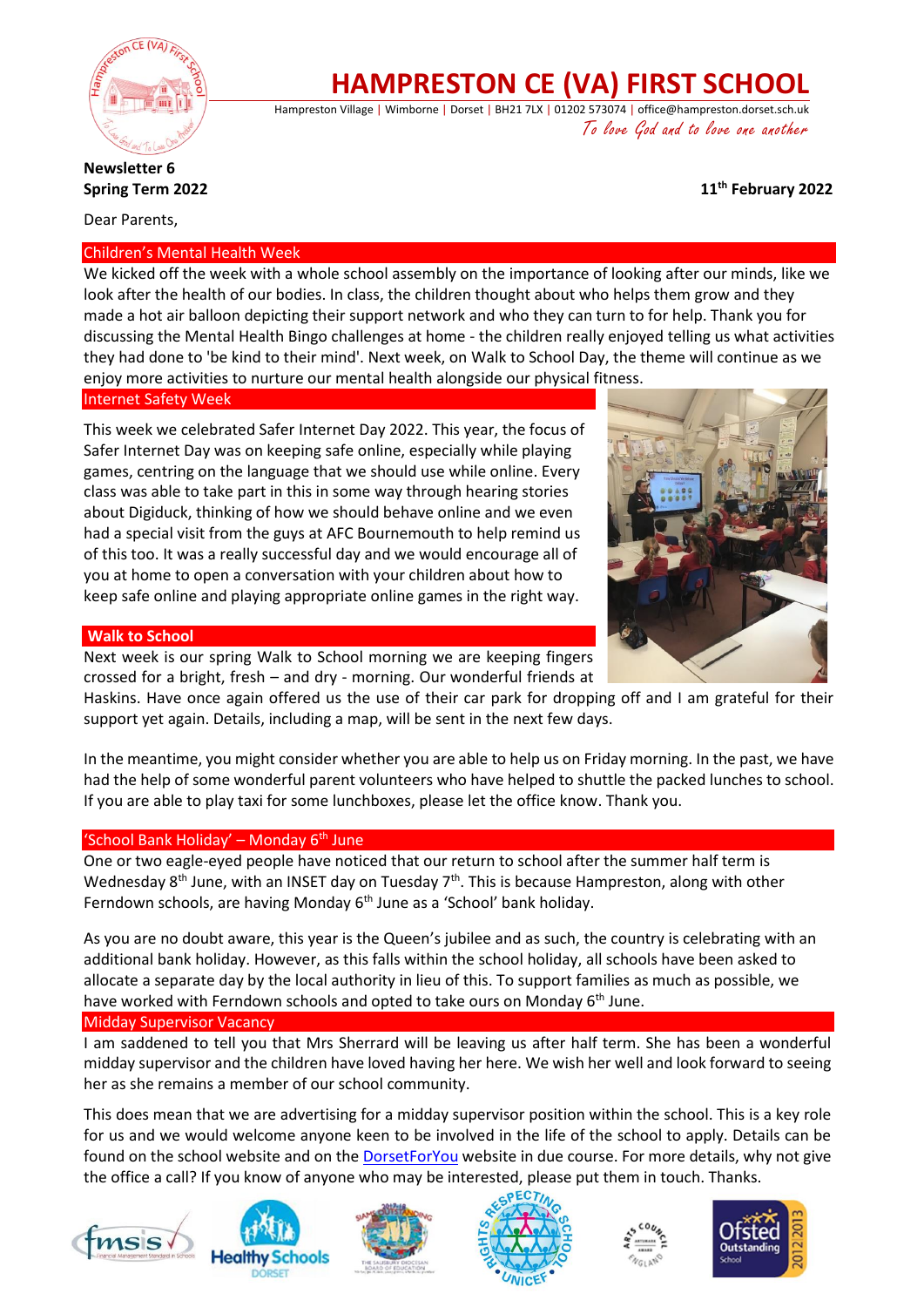#### Midday Movers update:

The children have really taken to our Midday Movers challenge. They have completed a whopping 360km so far over the last few weeks, taking us all the way from Hampreston to Norwich Airport! A big well done to all of the runners in Year 1 this week who have clocked up a very impressive 22km between them.



#### Virtual Visit – Year 2

Following on from our virtual author visit last week, Year 2 were treated to another virtual visitor – this time from The Cornish Plastic Pollution Coalition. We were luckily enough to speak to a Biological Scientist and Marine Medic who told us all about her work tidying up the local beaches and the animal rescues she has taken part in. The children asked lots of interesting questions about her rescues and they have been given some really good ideas about how they can tackle the plastic pollution problem in our local area.

#### Big Me Day

After last weeks brilliant 'Big Me' day, the children have helped to raise £76.35!. This will go to Action Aid to support children in other countries where they may not have the same opportunities for education as we do. Well done to everyone!

#### Friends of Hampreston PTA

It was great to see some of you at our PTA AGM this week and I welcome Nicky Preston as our new chair!

At the meeting, we also discussed several upcoming dates, having postponed the Bingo night it will now take place on Friday 11<sup>th</sup> March.

#### Join the Friends of Hampreston PTA

The Friends of Hampreston continues to grow, with more new faces getting involved. If you would like to join us, or put yourself forward to help out when you can, please let us know - we need you! Any support you feel you may be able to give (big or small!) will always make a difference. The PTA is looking to grow our Hampreston community and continue raising money for our school. Our next PTA meeting will be remote, on TEAMS on Tuesday 15th February at 8pm.

We will be discussing some of the upcoming events but always welcome new ideas, the opportunity to meet other families and organise great events for our children.

Please register your interest by email to [pta@hamprestonfirstschool.co.uk](mailto:pta@hamprestonfirstschool.co.uk) and we will send you an invite to the meeting.

Have a wonderful weekend.

Yours sincerely,

hi Will

**Mr. T. Williams Headteacher**

To Love God and to Love one another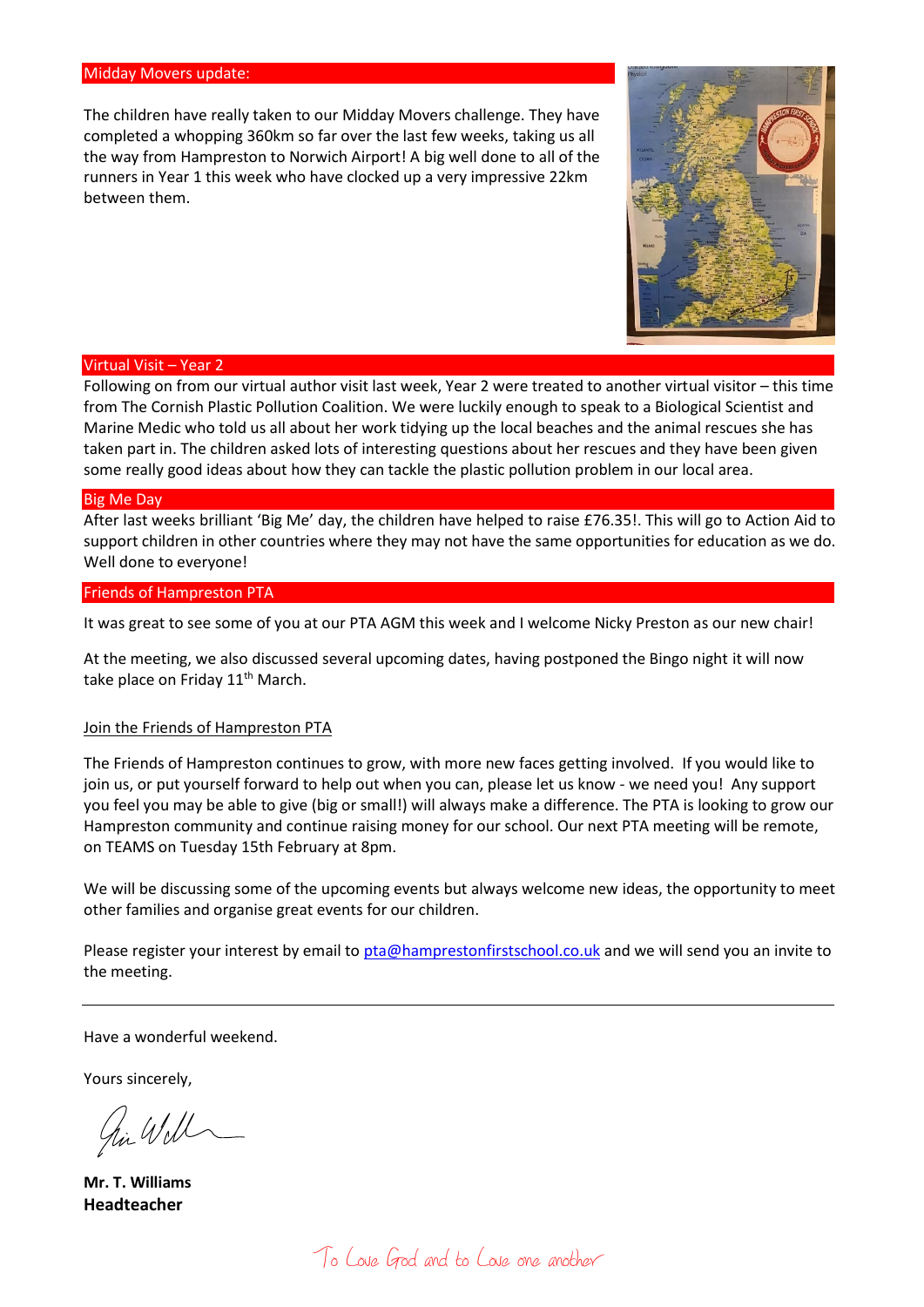# **This Week:**

To help support you at home and to spark conversations about learning, here is what the children have been covering this week.

|                   | English                                                                                                                                                                                                                                                                                                                                                                              | <b>Mathematics</b>                                                                                                                                                                                                                                                                                                                                                                                  |
|-------------------|--------------------------------------------------------------------------------------------------------------------------------------------------------------------------------------------------------------------------------------------------------------------------------------------------------------------------------------------------------------------------------------|-----------------------------------------------------------------------------------------------------------------------------------------------------------------------------------------------------------------------------------------------------------------------------------------------------------------------------------------------------------------------------------------------------|
| Reception         | This week we have been learning and re-telling a poem<br>about dinosaurs. We have learnt what a riddle is and<br>written our own fantastic dinosaur riddles. Our phonic<br>focus is revision of digraphs and trigraphs which the<br>children have successfully applied to read words such as:<br>farmyard, chicken, rocket, lemon, laptop and carpet.                                | In maths, the children have been introduced to words<br>describing length, such as longer or shorter. We can<br>compare different lengths using these words and we now<br>understand that the objects need to be straight in order to<br>compare them.                                                                                                                                              |
| Year <sub>1</sub> | In literacy this week, we have focussed on grammar. The<br>children have recalled the different occasions for using<br>capital letters; to start a sentence, begin a name or for the<br>personal pronoun 'I'. We have also enjoyed some<br>mindfulness and a week of DT!                                                                                                             | In maths, we have covered subtraction. The children have<br>used different methods, including the number line and a<br>new method: subtracting tens and ones. This worked by<br>breaking down 16 - 14 into 16 - 10 = 6, followed by $6 - 4 =$<br>2. This seemed like lots to remember at first, but the<br>children grasped it really well!                                                         |
| Year <sub>2</sub> | This week in English we have read the Hans Christian<br>Anderson classic The Snow Queen. The children have been<br>writing character and setting descriptions. They have<br>thought very carefully about the vocabulary they wanted<br>to use and have produced excellent descriptions.                                                                                              | In Maths this week we have continued our unit on<br>multiplication and division. We have completed our focus<br>on multiplication and moved on to division. The children<br>are finding the topic tricky but have impressed me with<br>their perseverance.                                                                                                                                          |
| S<br>Year         | In English, the children have worked amazingly well on<br>writing from the point of view of a monk anticipating a<br>Viking invasion! We have used powerful adverbs to<br>describe how we might have felt whilst writing our diary.                                                                                                                                                  | This week we have worked on solving word problems using<br>multiplication and division. Some 2-step problems can be<br>very challenging, so we have needed to concentrate!                                                                                                                                                                                                                          |
| Year <sub>4</sub> | This week in Year 4 the children have gone back to the<br>beginning of our class novel When the Mountains Roared.<br>We made a storyboard of the beginning of the story to<br>familiarise ourselves with it. Then we used our knowledge<br>of relative clauses and fronted adverbials to create some<br>really interesting sentences that we can use in our main<br>write next week. | In maths the children have continued to chip away at the<br>fraction mountain! They have shown such resilience and<br>have persevered when simplifying fractions and finding<br>equivalents. We then moved on to look more closely at<br>improper fractions (you might remember them as top<br>heavy fractions) and how these can be turned into mixed<br>number fractions (e.g. $13/12 = 11/12$ ). |